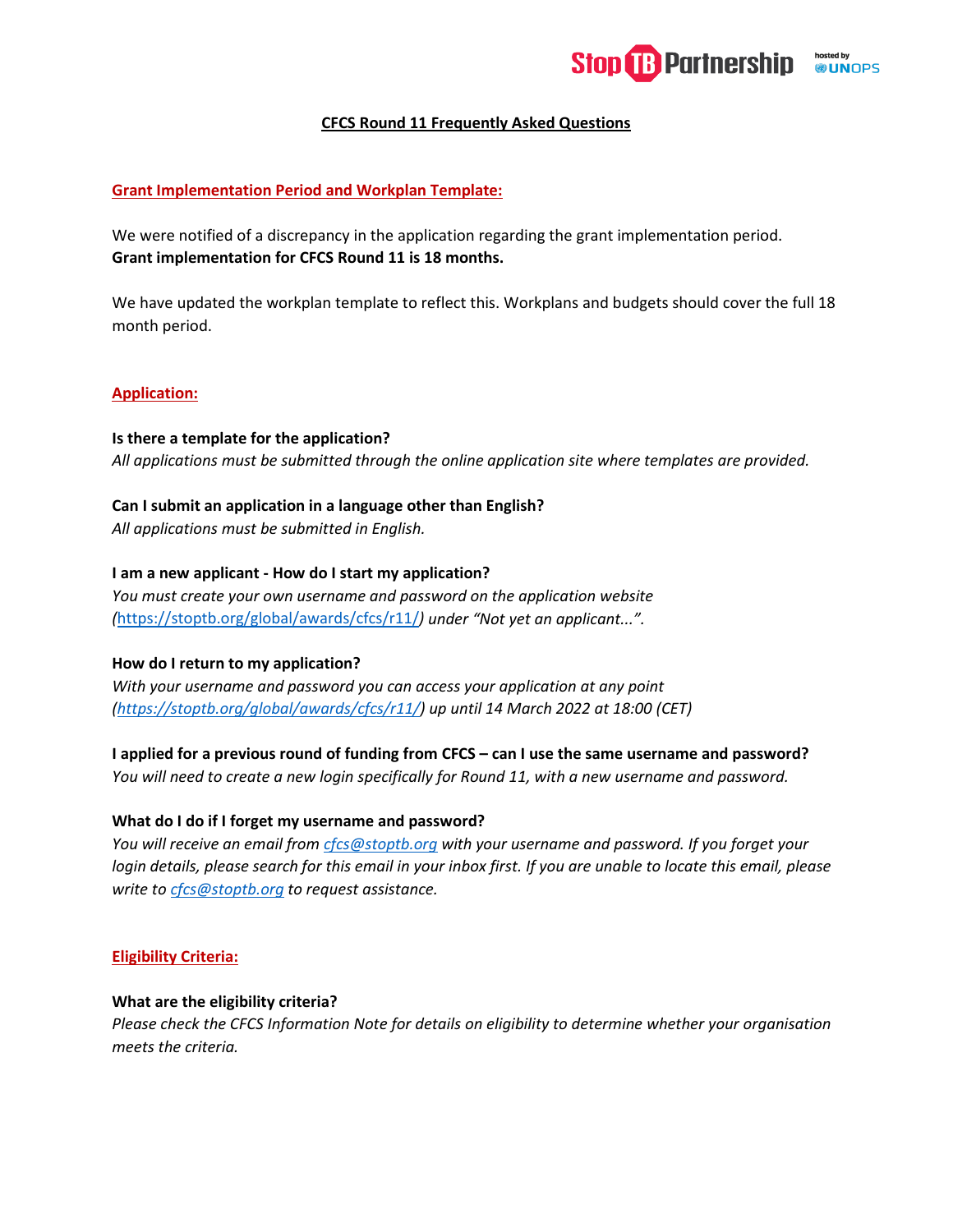

## **Is my country eligible?**

*Please refer to the list provided in the CFCS information Note to determine whether your country is eligible for this round of funding.*

## **How do you determine which countries are high burden TB?**

*We are guided by the World Health Organization list of high burden TB countries [\(more info here\)](https://cdn.who.int/media/docs/default-source/hq-tuberculosis/who_globalhbcliststb_2021-2025_backgrounddocument.pdf?sfvrsn=f6b854c2_9). The*  list of eligible countries for each round of CFCS is determined by the CFCS donors. We hope to continue *expanding the list for future rounds of funding.* 

# **If the lead applicant is a non-governmental or community-based organization, can we collaborate with a for-profit organization?**

*The lead applicant must be a non-governmental or community-based organization that meets the eligibility criteria outlined in the Information Note. To achieve grant objectives and activities, the lead applicant can collaborate with for-profit organizations.*

# **Are international organisations or UN agencies (including regional/country offices) eligible to apply?**

*International organisations are not eligible to apply for CFCS funding however they can partner with civil society and community partners to achieve project goals.*

# **Are for-profit organisations eligible to apply?**

*For-profit organisations cannot be the principal applicant for CFCS funding. However, for-profit organisations can work in partnership with civil society and/or community organisations for the grant. Alternatively, if a for-profit organisation has a non-profit arm, this non-profit arm may apply for CFCS funding provided they are able to provide the required supporting documentation and meet the eligibility criteria.*

### **Can we submit an application if we are currently funded by the Global Fund?**

*Yes, you can submit an application to CFCS. Aligning your proposed activities with your Global Fund grant would be strategic.*

# **Workplan:**

### **How many objectives should be included in the workplan/budget?**

*There is no minimum limit on the number of objectives for your workplan & budget. We would strongly recommend that you have fewer than 10 Objectives.*

### **How can I complete the Workplan/Budget template with more activities and objectives?**

*You can insert additional rows to the Excel document to add more Objectives and Activities.*